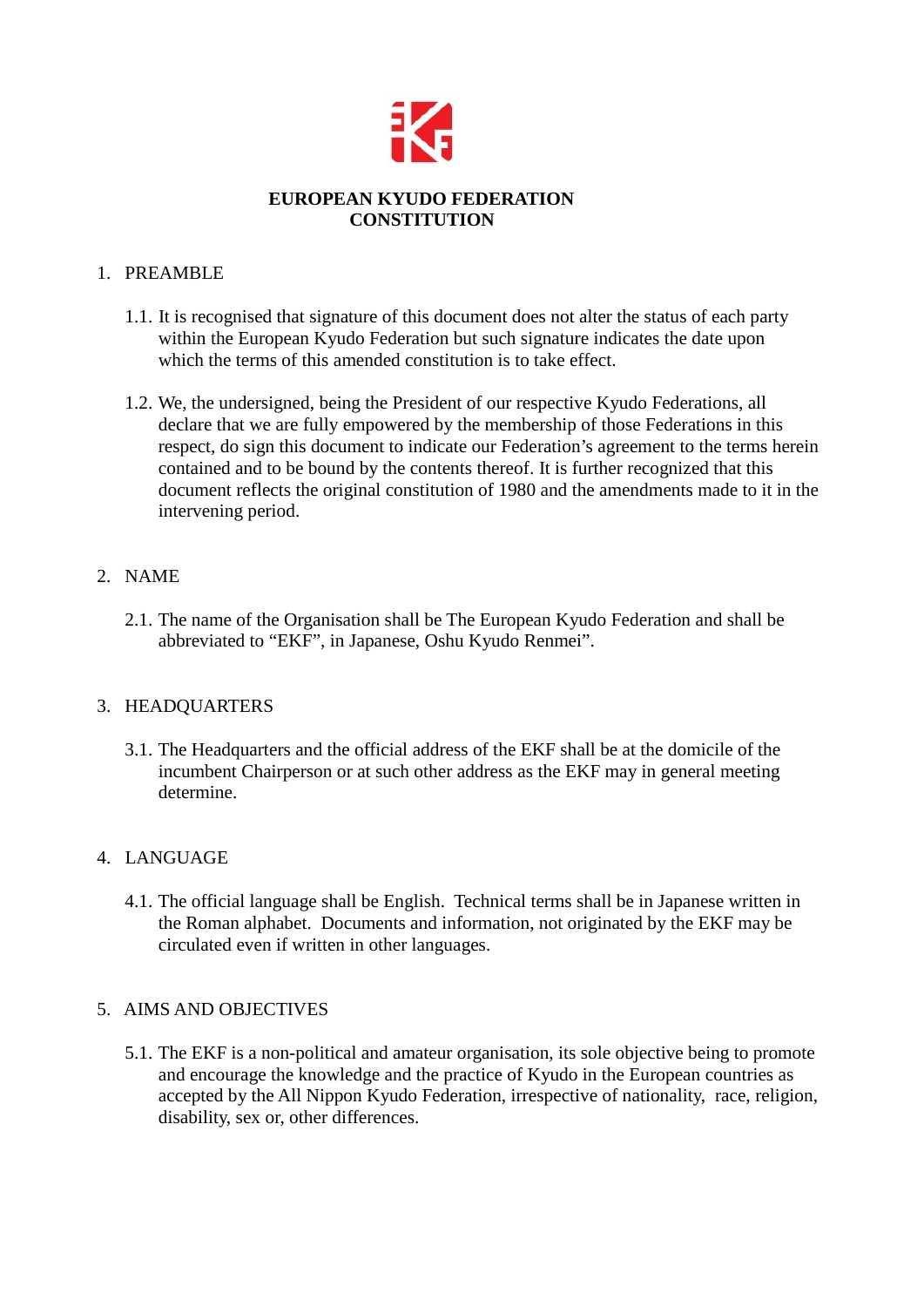- 5.2. In pursuance of this objective the EKF aims:-
- 5.3. To strengthen the bonds of friendship between members and Kyudo practitioners throughout the world;
- 5.4. To organise or host seminars and examinations led by representatives of the ANKF as well as other international Kyudo Events;
- 5.5. To keep records of all graded Kyudo practitioners. Grading shall be considered valid for the EKF only if sanctioned by the ANKF;
- 5.6. To co-ordinate and disseminate information received from the ANKF between members.

#### 6. MEMBERSHIP AND ASSOCIATE MEMBERSHIP

- 6.1. Members of the EKF are the National Federations of Amateur Kyudo practitioners of European Countries. Each national federation shall be the governing body in its respective country and the EKF will only recognise one national federation per Country.
- 6.2. From 2010 a prospective member shall complete a period of 2 years as an Associate member before becoming eligible to apply for full membership.
- 6.3. In order to obtain the status of Associate member a the National Federation of the Applicant Country shall:
	- 6.3.1. Be nominated by the Member country of the EKF who is the supervising country responsible for the candidate country;
	- 6.3.2. Provide confirmation in writing of;
		- 6.3.2.1. The date of the Applicant Federation's establishment;
		- 6.3.2.2. The amateur status of the Applicant Federation and its members;
		- 6.3.2.3. A copy of the Applicant Federation's constitution in English, such Constitution must reflect the EKF Constitution and must conflict with the same;
		- 6.3.2.4. Evidence of ANKF practice;
		- 6.3.2.5. Information on graded members (if any), numbers, and groups/dojos;
		- 6.3.2.6. Membership or process of application for membership to National sports organizations (optional).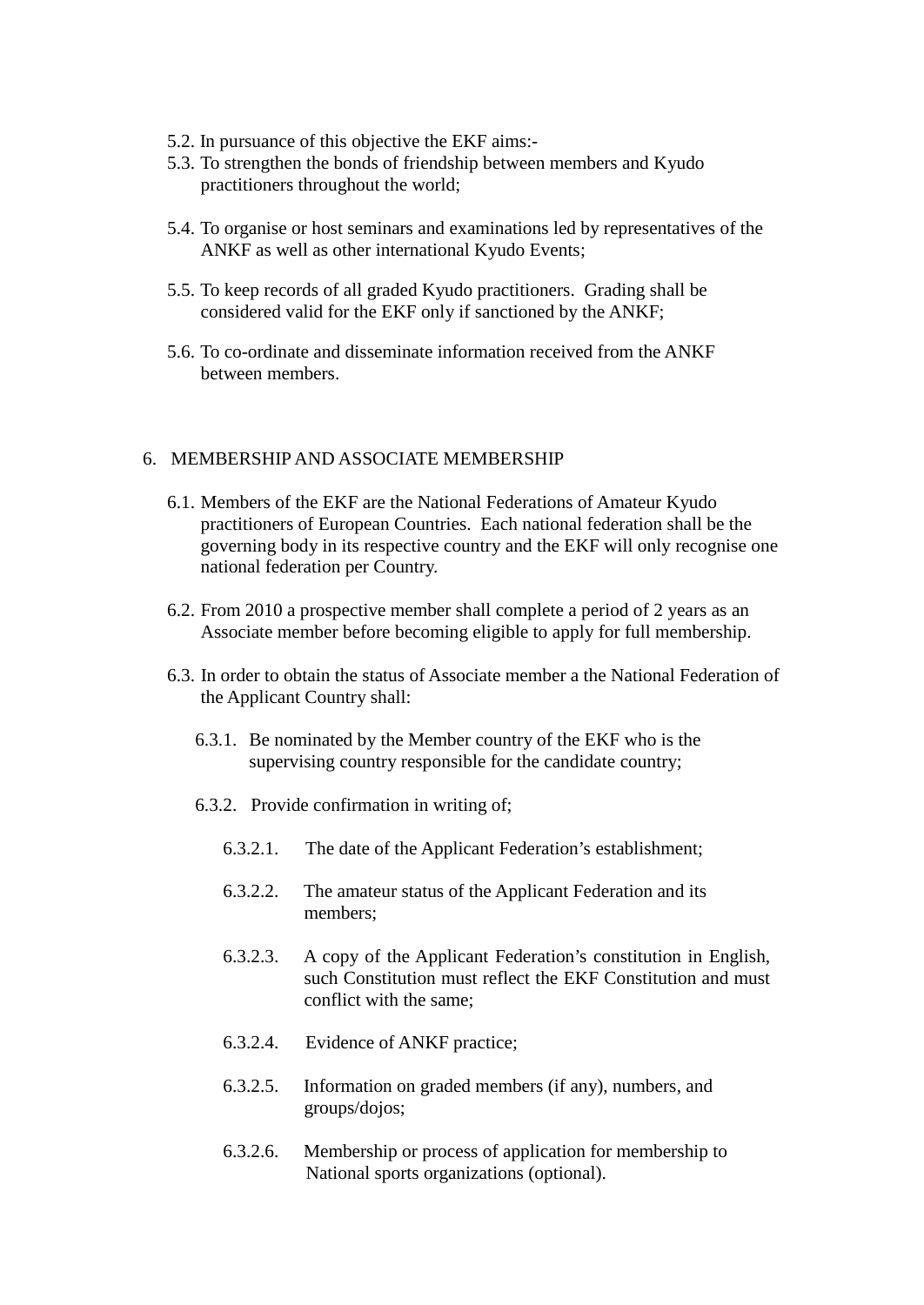- 6.4. Upon completion of the 2 year period of Associate membership, prospective members shall apply to the President.
	- 6.4.1.A prospective member shall supply to the EKF details of its membership and the grades held by those members together with an English language version of the prospective Member's Constitution.
	- 6.4.2.A prospective member shall further supply to the EKF details attendance by its members at EKF seminars and gradins during the 2 year period of Associate membership.
- 6.5. An Associate member shall not have voting rights within the Assembly
- 6.6. Each prospective member shall be proposed and seconded by other EKF members.
- 6.7. Acceptance of a new member is subject to the approval of the Assembly.
- 6.8. Upon acceptance into the EKF the President of the new member will sign and date the EKF constitution to signify acceptance of the terms herein contained and to be bound by the contents thereof.
- 6.9. The Constitutions of the EKF members should not conflict with the terms set out herein.
- 6.10.The EKF shall keep a copy of the constitutions of each of the members in the EKF archives and members should submit amended copies of their constitutions after any amendment.
- 6.11.Members of the EKF shall pay annual fees as agreed by the Assembly. Associate Members shall pay half this amount. Non-payment of fees after a reminder and a period of 6 months without reply shall be grounds to consider expulsion.

#### 7. OFFICES

- 7.1. All offices of the EKF are honorary.
	- 7.1.1. The President
	- 7.1.2. Members may nominate candidates. Nomination must be submitted to the president no later than four weeks before the date of the meeting in writing. Nominations must include a personal profile of the candidate.
	- 7.1.3. The term of office will be for 2 years. The President may be elected to serve for up to 3 terms.
- 7.2. Duties of the President
	- 7.2.1. The President shall:-
		- 7.2.1.1. Represent the EKF;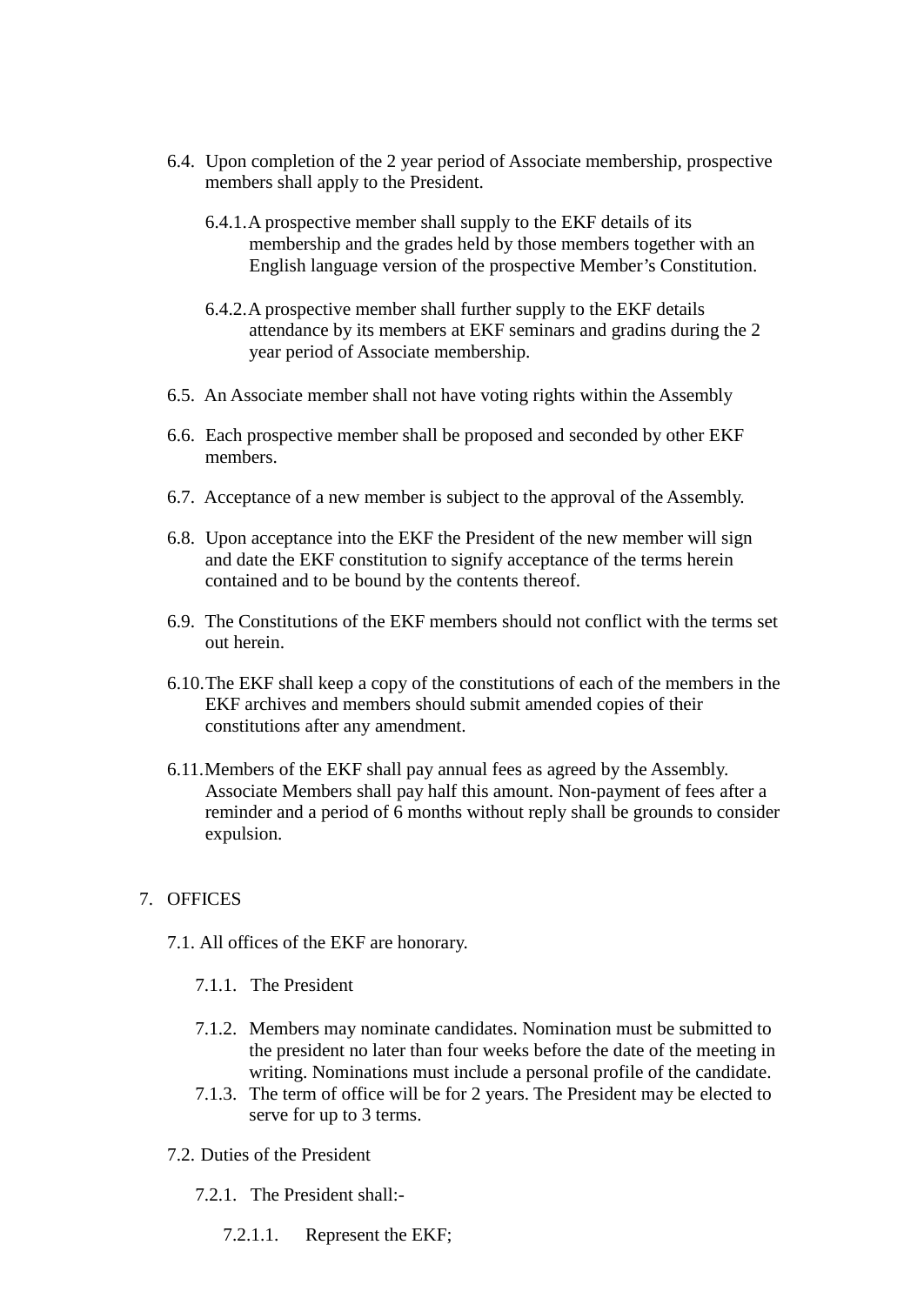- 7.2.1.2. Submit any matters to the Assembly for its decision;
- 7.2.1.3. Call meetings of the Assembly by notice thereof not less than 3 months in advance; such meetings are to be held, where possible, in connection with international events organised by the EKF;
- 7.2.1.4. Be responsible for the archives of the EKF entrusted to, or generated by,his administration;
- 7.2.1.5. Render accounts at the end of each year.
- 7.2.1.6. Communicate to all members the results of votes and take all necessary steps to execute decisions.
- 7.3. The President may:-
	- 7.3.1. Appoint a treasurer and/or a secretary who will act under the President's responsibility and who shall not be officials of the EKF;
	- 7.3.2. Request the co-operation of one or several presidents of member federations to supply advice or help for specific questions to be decided or tasks to be carried out. Such persons will not constitute an official body but only a task force for that specific purpose.
- 7.4 The Vice President
	- 7.4.1. The term of office will be for 2 years to run concurrently with that of the President. The Vice President may also be elected to serve for up to 3 terms.
	- 7.4.2. The Vice President will support the President in the carrying out of the President's duties and will carry out those same duties in the President's absence.
- 8. The Shidoiinkai
	- 8.1. The shidoiinkai is a committee of senior level practitioners within the EKF. It is not a political or a national representative body. Members of the shidoiinkai are at least holder of the title of a kyoshi. Members of the shidoiinkai will insure the keeping of the standards of ANKF Kyudo by leading and teaching at regional EKF seminars and taikai and advising the EKF in practice of kyudo (standardization of practice, teaching and learning).
- 9. The Assembly
	- 9.1. The governing body of the EKF will be called the Assembly. Every member of the EKF will elect no more than 2 delegates to the Assembly. Notwithstanding the number of delegates, each member will be entitled to vote. Guests may be admitted to Assembly meetings by vote.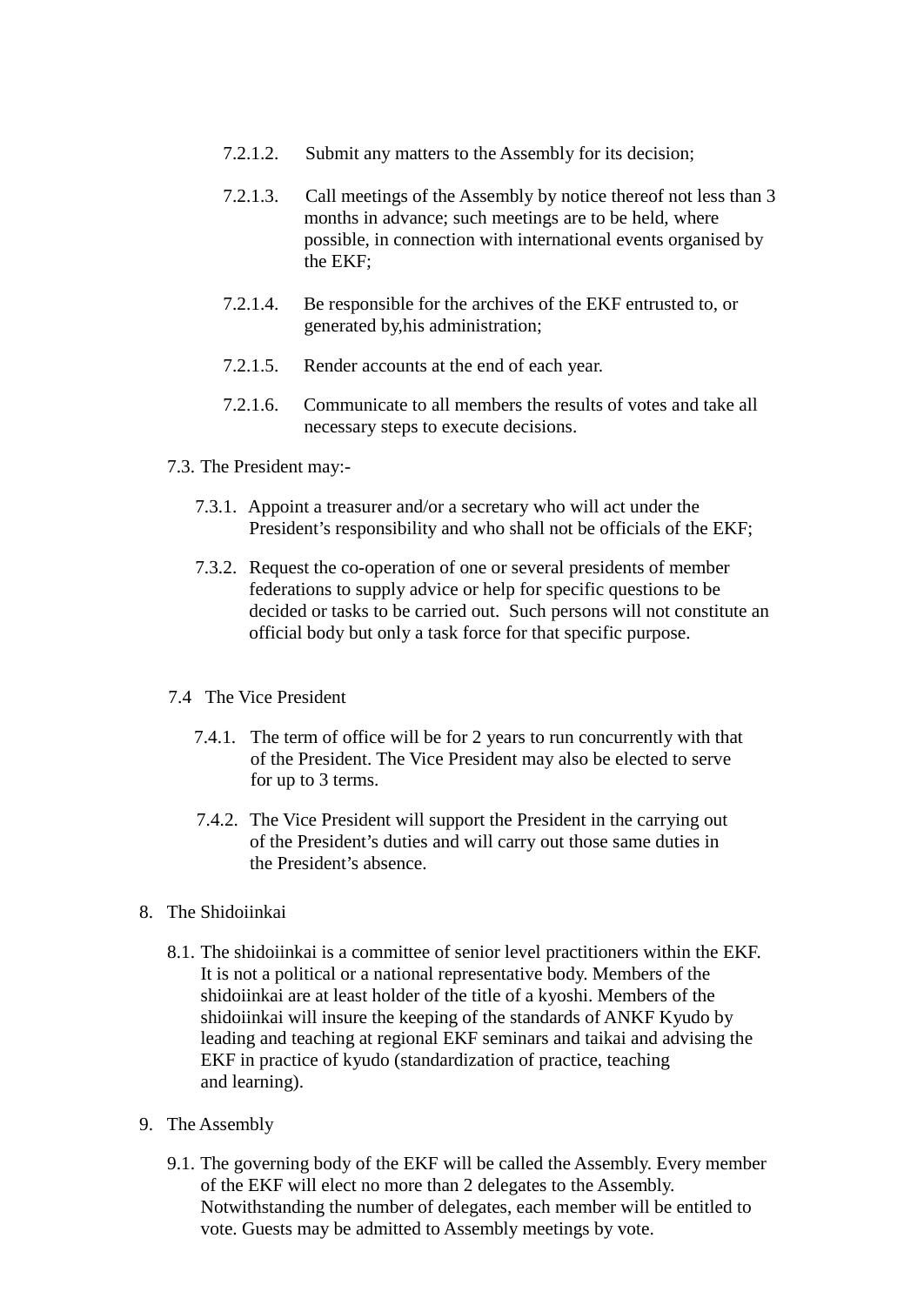- 9.2. The Assembly will decide all matters of ordinary and extraordinary character and shall elect the President and Vice President.
- 9.3. The President of the EKF shall preside over the Assembly. In the case of absence the Vice President shall preside, and in the case of his/her absence the Assembly will elect a chairperson.
- 9.4. Ordinary meetings of the Assembly will be called annually by notice given by the President at least 3 months in advance.
- 9.5. Extraordinary meetings may be called at 3 months' notice by the President or by two thirds of the membership.
- 9.6. The vote of a member may be cast by proxy, but no delegate may carry more than one proxy vote.
- 9.7. The Assembly shall determine the time allowed for the receipt of voting when a postal vote is required.

#### 10. MEETINGS

- 10.1. Meetings of the Assembly shall be valid at first call with the majority of the members represented either by delegation or by proxy. It is recognized that the quorum may be dictated by the nature of the issues set out in the agenda.
- 10.2. The Assembly shall decide issues by the following voting requirements:
	- 10.2.1. By a simple majority on ordinary matters;
	- 10.2.2. By a majority of two thirds on extraordinary matters.
	- 10.2.3. In the case of parity the vote of the President will prevail. In the case of a postal vote the vote of the President will only prevail after the votes of all members have been received.
- 10.3. The agenda for meetings of the Assembly will be formulated by the President and any permissible matter will be entered either:
	- 10.3.1. On the initiative of the President; or
	- 10.3.2. At the request of a member.
	- 10.3.3. All motions and proposals to be included in the agenda must be submitted to the president no later than four weeks before the date of the meeting in writing the request of a member.

#### 11. EXPULSION

11.1. The Assembly may expel a member for breaking the statutes or for acting in a way that is against the aims of the EKF or tends to harm it. This will be treated as an extraordinary matter.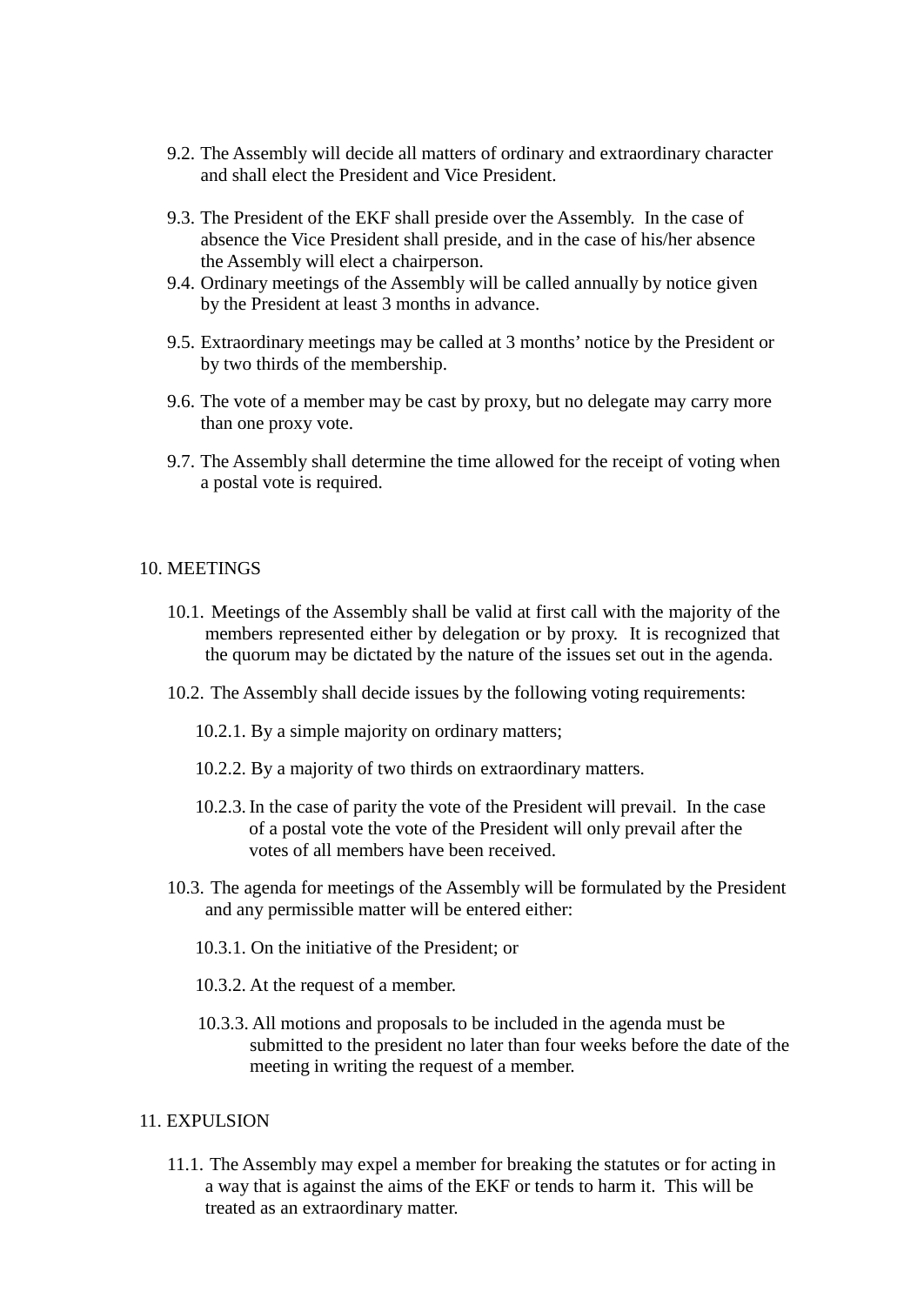- 11.2. Before any such member may be expelled the President must give them 3 months' notice to attend the Assembly meeting at which the matter is to be decided and must inform the said member of the complaints made against them.
- 11.3. No member may be expelled without the opportunity to appear before the Assembly and answer the complaints against them.
- 11.4. The meeting of the Assembly on such a matter will be valid at first call with the majority of members. The Assembly will be called only once. In case the Assembly is not valid or accepted at first call, the President will ask the decision of the Assembly by postal vote.
- 11.5. Application for re-admission may be made to the President at any time if supported by at least 1 other member and the earliest that this application will be considered will be the next meeting of the Assembly. Re-admission shall follow the same procedure as the expulsion procedure.

### 12. DISSOLUTION

- 12.1. In the event of the following:
	- 12.1.1. If at any time the EKF shall pass, in a special general meeting convened for the purpose, by a majority comprising two-thirds or more of the members present and entitled to vote, a resolution of its intention to dissolve;
	- 12.1.2. The President will discharge all debts and liabilities of the EKF and render the accounts with any balance left divided equally among the members, and thereupon the EKF shall for all purposes be dissolved.

Revised Version 2015 (20/07/2015)